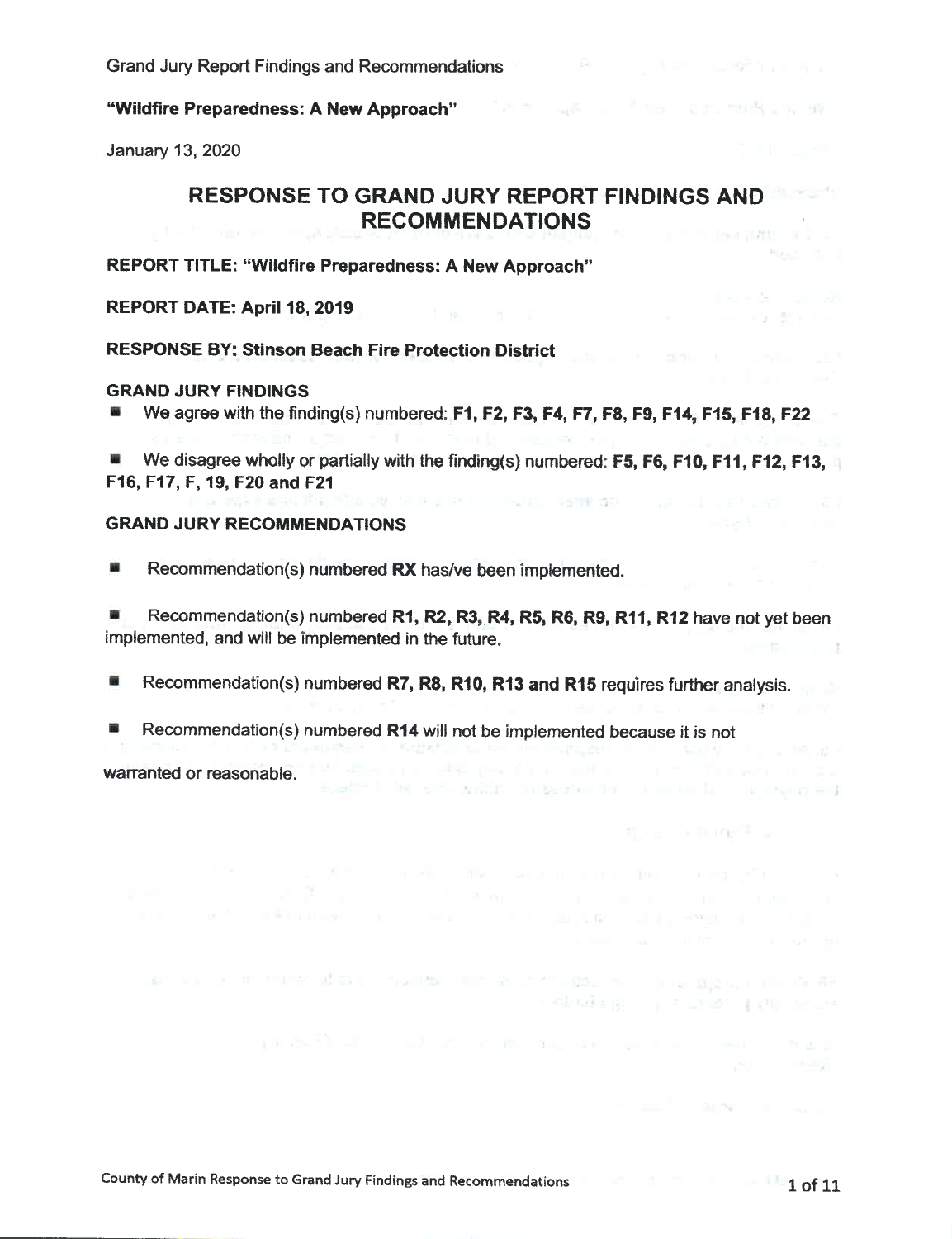#### "Wildfire Preparedness: A New Approach"

January 13, 2020

#### RESPONSE TO GRAND JURY FINDINGS

#### Fl. Existing vegetation management codes are both inconsistent and inconsistently enforced.

Ford Helena

#### Response: Agree

Fire agencies policies differ as well as inspection and enforcement procedures.

#### F2. There are not enough trained vegetation inspectors or fuel reduction crews. Response: Agree

There are over 59,000 parcels in the Wildland Urban Interface Areas within Mann County agencies are utilizing a variety of methods and resources to inspect as many structures as possible but are only pro-actively inspecting a small percentage of the total.

### F3. Current vegetation enforcement procedures are slow, difficult and expensive. Response: Agree

Each municipality has their own code enforcement procedure. The time from first notice to abatement is arduous at best.

### F4. Government agencies and safety authorities cannot currently manage vegetation on public lands.

Response: Agree

Currently there are inadequate resources to manage vegetation on private and public lands.

### F5. All property owners are responsible for vegetation management on their property, yet they are not sufficiently educated about vegetation management and many do not have the physical and financial resources to create defensible space.

#### Response: Partially Disagree

Education has been provided through firesafe Mann and the fire agencies. There are regular community meetings and updates including online resources (Fire Safe Marin) and social media campaigns. We agree there is an aging population that may not have the physical or financial means to complete necessary work.

# F6. Wildfire preparedness education is inconsistent and fails to reach most citizens, especially parents of young children.

Grand Jury Report Findings and Recommendations "(Exact Title of Report)" (Report Date)

#### Response: Partially Disagree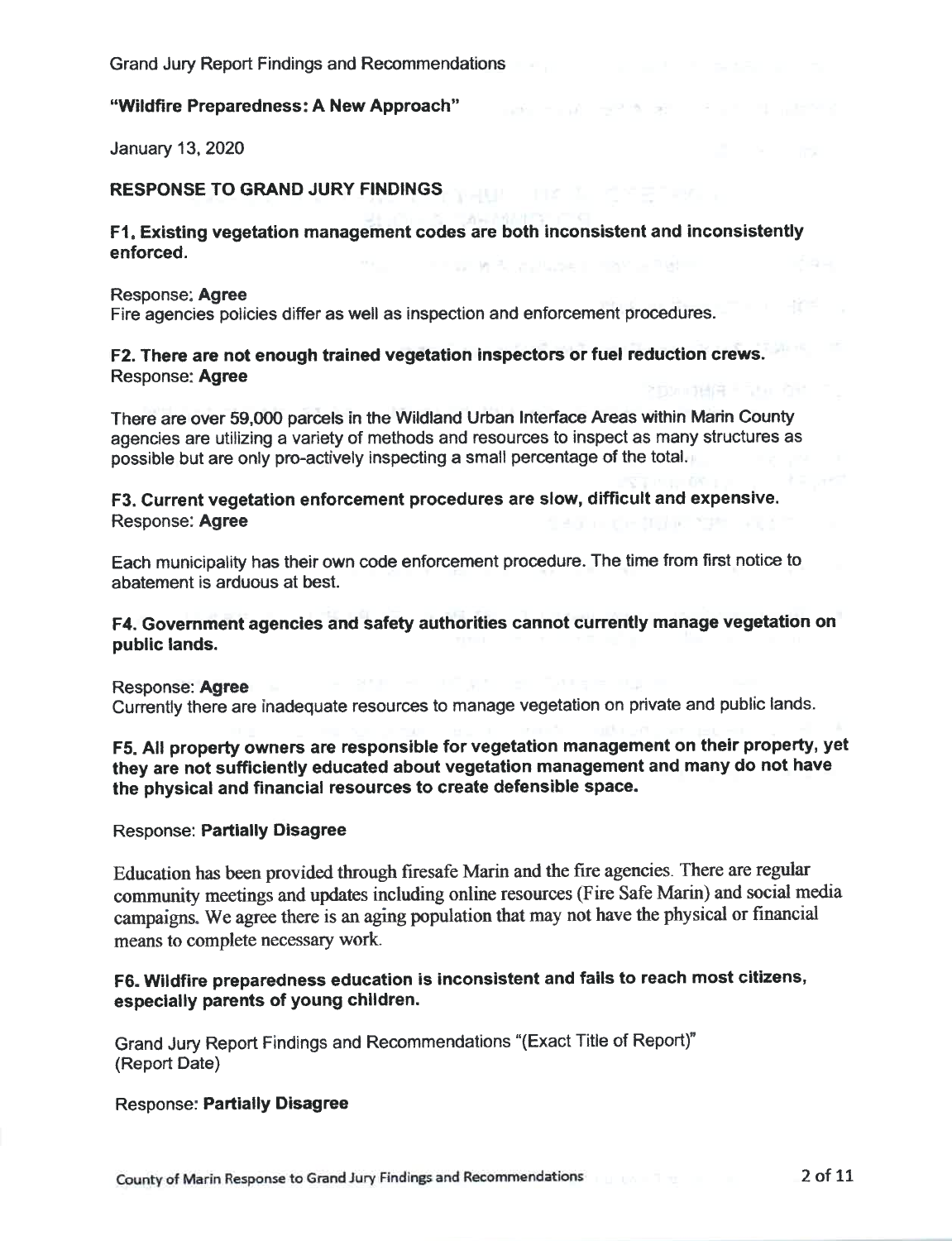January 13, 2020

The messages and information are consistent countywide amongst the fire agencies and Fire Safe Marin. We agree the demographics of our hosted meetings/forums and exercises generally lack a younger demographic especially those with kids. The latter that the latter that the latter that the latter

The common acceptions of ecosyst

#### F7. The most effective method of education is person to person in neighborhoods. Response: Agree

Defensible space home evaluations with a trained professional is the preferred and best method for educating the public and greater community.  $\blacksquare$ 

F8. Although Marin has 30 plus Firewise neighborhoods, the most in California, they only cover a small percentage of population and land.<br>The cover a small percentage of population and land.

#### Response: Agree

Firewise Communities are a great mechanism for bringing communities/neighborhoods

together. They provide an organized approach to reducing hazards and risks.

F9. Sufficient public funds have not been provided to sustain comprehensive wildfire preparedness education.

Response: Agree 28 M S. The Mill and the Mill and the Children Contact Specific Agree 1996

Generally, fire agencies are funded for the response and mitigation of emergency incidents. Development into the WUI, climate change and recent major fires are requiring resources greater than those available by local municipalities. n with a distribution of the control of the second terms of

client of controls of the control of Agon Acting and

SUP - MARCON - AUSTRALIA - SARA -

F10. Educating the public requires a different set of skills than firefighters usually have. Response: Partially Disagree

Firefighters have experiences that add value to educating the public; however, they also have other pressing responsibilities. Dedicated public education staff and defensible space home evaluators can spend more quality time on task than Firefighters.

# F11. Any hesitation to use the WEA system can be deadly even if its alerts might reach people outside of its intended target zone.<br>Decessors: Disaster and the contract of the contract of the contract of the contract of the contract of the co

# Response: Disagree

The WEA system is not geographically specific and can bleed over to areas where evacuations are not necessary. Adding unnecessary traffic to already congested roadways impeding egress of those most affected. We agree it is a useful tool but must be coordinated between the incident commander and Sheriff OES.

Grand Jury Report Findings and Recommendations "(Exact Title of Report)" (Report Date)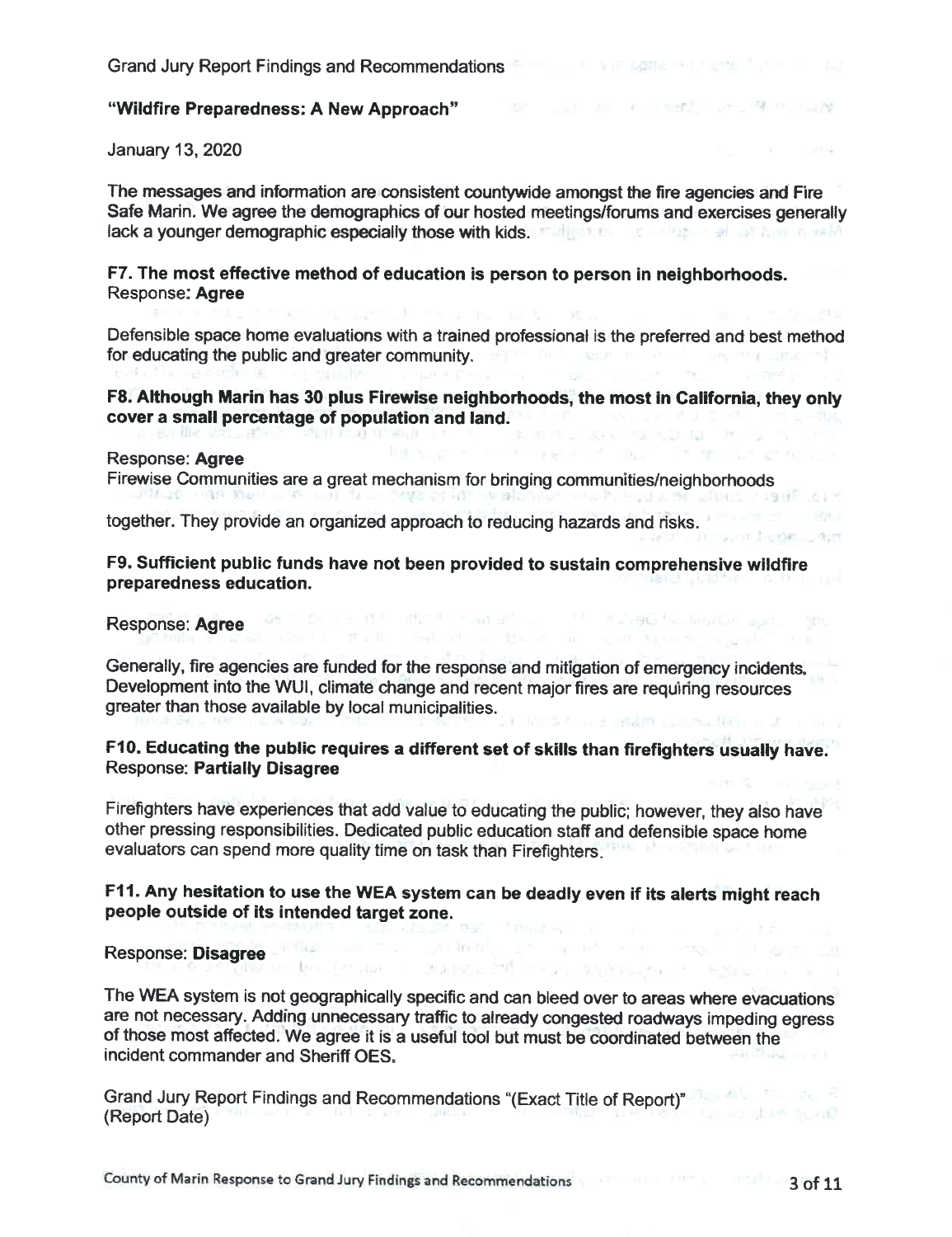THE SECTION IS A RETHINGER PUMPY.

Value of the control of the country

January 13, 2020

F12. Alert Marin sends the most accurately targeted warnings to endangered populations, but it reaches too few residents because it is not well publicized. Both Alert Marin and Nixle require opt-in registration, a serious design flaw.

#### Response: Partially Disagree. The first state of the first state of the state of the state of the state of the

Alert Marin information is advertised and spoken about at almost any event hosted by Fire Departments, information is available on most if not all agencies web-sites. Additionally, information on Alert Marin is included in property. Tax mailings. Nixel and Alert Marin are two very different systems. Nixel by design is an opt-in solution providing general information to the public. Alert Marin is an Opt-out system by design used to provide instruction or direction to the public. Hardline and voice over internet protocol (VOIP) data is purchased and requires residents to Opt-out. Currently cellular data is not available to purchase. State Law will need to change for cellular information to be an Opt-out component.

F13. Sirens could be a useful and reliable warning system if their numbers and locations were increased to broaden their reach and if they were enhanced with a customized message through LRAD.

#### THE R. P. LEWIS CO., LANSING, MICH. 49-14039-1-120-2 Response: Partially Disagree

Long Range Acoustical Device (LRAD) is the name brand of one type of acoustical notification system. This system may have limited reach and limited ability to be heard inside a building. Local testing has provided mixed results based on topography and other outdoor existing noise. This type of system does have valuable application in some areas within the County.

F14. In the WUI and in many town centers, infrastructure and roads are inadequate for mass evacuations. The character of the state of the contract of the character of the state of the contract of

#### Response: Agree

F15. Evacuation routes are dangerously overgrown with vegetation and many evacuation

routes are too narrow to allow safe passage in an emergency.

Response: Agree to be seen the study of the moment of the state of the content of the little in

Mann County has many narrow roads with limited access and overgrown vegetation. Much of the vegetation encroachment into the road right of way is the responsibility of homeowners. Public works agencies regularly work with fire agencies identifying and working in the most critical areas. ome in albetra el fort

F16. Emergency planners often do not publicize evacuation routes due to their mistrust of the public.

#### Response: Disagree

Disagreed; it's not an issue of mistrust with the public. In 2009 the Marin County Fire Agencies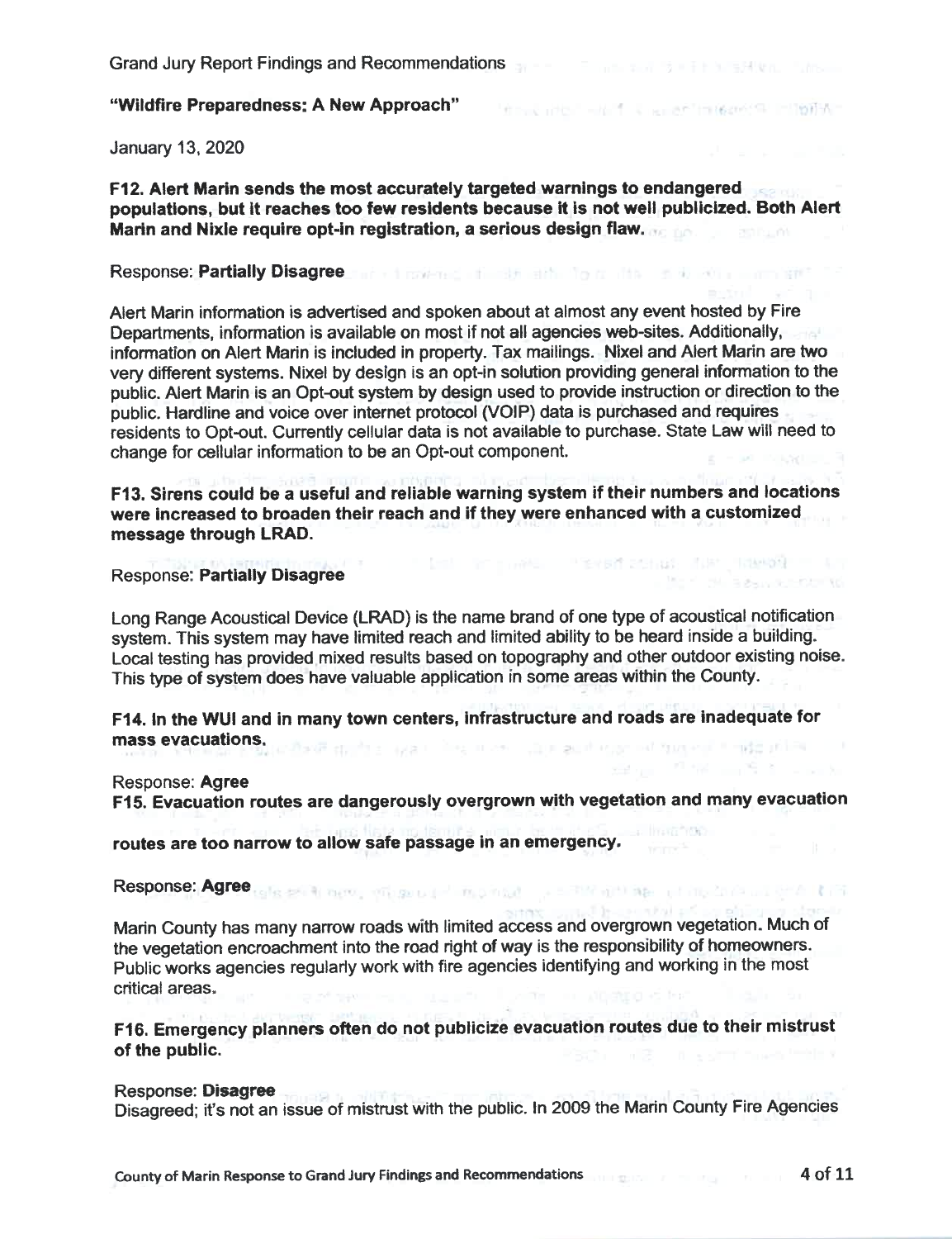# "Wildfire Preparedness: A New Approach"

January 13, 2020

developed mutual threat zone maps, pre-identifying primary and secondary evacuation routes

Grand Jury Report Findings and Recommendations "(Exact Title of Report)" (Report Date)

as well as evacuation zones. This information is available for first responders to access in conventional paper maps or online. It has also been made available to mutual aid responders outside of Mann County. The fire agencies are in the process of making these maps publicly available. We do caution residents to take personal responsibility and identify and regularly travel different routes away from their home. Wildland fires can be very dynamic and depending on wind and topography can change direction with little to no warning.

F17. Town councils, planners, and public works officials have not addressed traffic choke points and, in some instances, they have created obstacles to traffic flow by the installation of concrete medians, bumpouts, curbs, speed bumps, and lane reductions.

#### Response: Partially Disagree

Response: Partially Disagree<br>\*\*\*Need to confer with city officials and DPW officials. The Chief's believe that traffic calming

devices have negative impacts on the evacuation routes.\*\*\* The state of the state of the state of the state of

F18. No studies have been performed to determine how long it would take to evacuate entire communities via existing evacuation corridors.<br>Entertainment in Linklad that is a stational corridors.

# Response; Agree almos zijn de en al de plan de en al de de solus colus conductoriale en al de se

The fire chiefs are exploring opportunities with technology companies and higher educational institutions studying this type of work. Large scale evacuation planning needs further development within Marin.

F19. The implementation of traffic-light sequencing and coordination to allow mass egress, and the conversion of two-way roads into one-way evacuation routes to ease traffic congestion, are dangerously delayed and years away from being implemented.

Response: Not Applicable

F20. Public transit is a neglected asset of emergency response preparedness: all operators except one transit agency are left out of the command structure and none is integrated into the emergency radio communication system MERA.

Response: Partially Disagree

This is a matter that needs to be explored. At the present time there is minimal public transit in this jurisdiction. The property of the first support of the terms of the second state for the article

TER PLEASE I SERVICE TO A LOCAL CONSTANT AND CONSTANT IN THE RELEASE OF A RELEASE OF A RELEASE OF A RELEASE OF A RELEASE OF A RELEASE OF A RELEASE OF A RELEASE OF A RELEASE OF A RELEASE OF A RELEASE OF A RELEASE OF A RELEA

income the manufacturer

and 25 million on the c

nes many of first comments

N FING C Chromatelli half anni-

**Constitution of the American** 

ENGRY Y PLAN SOFT DO TV PRESS TRANSPORT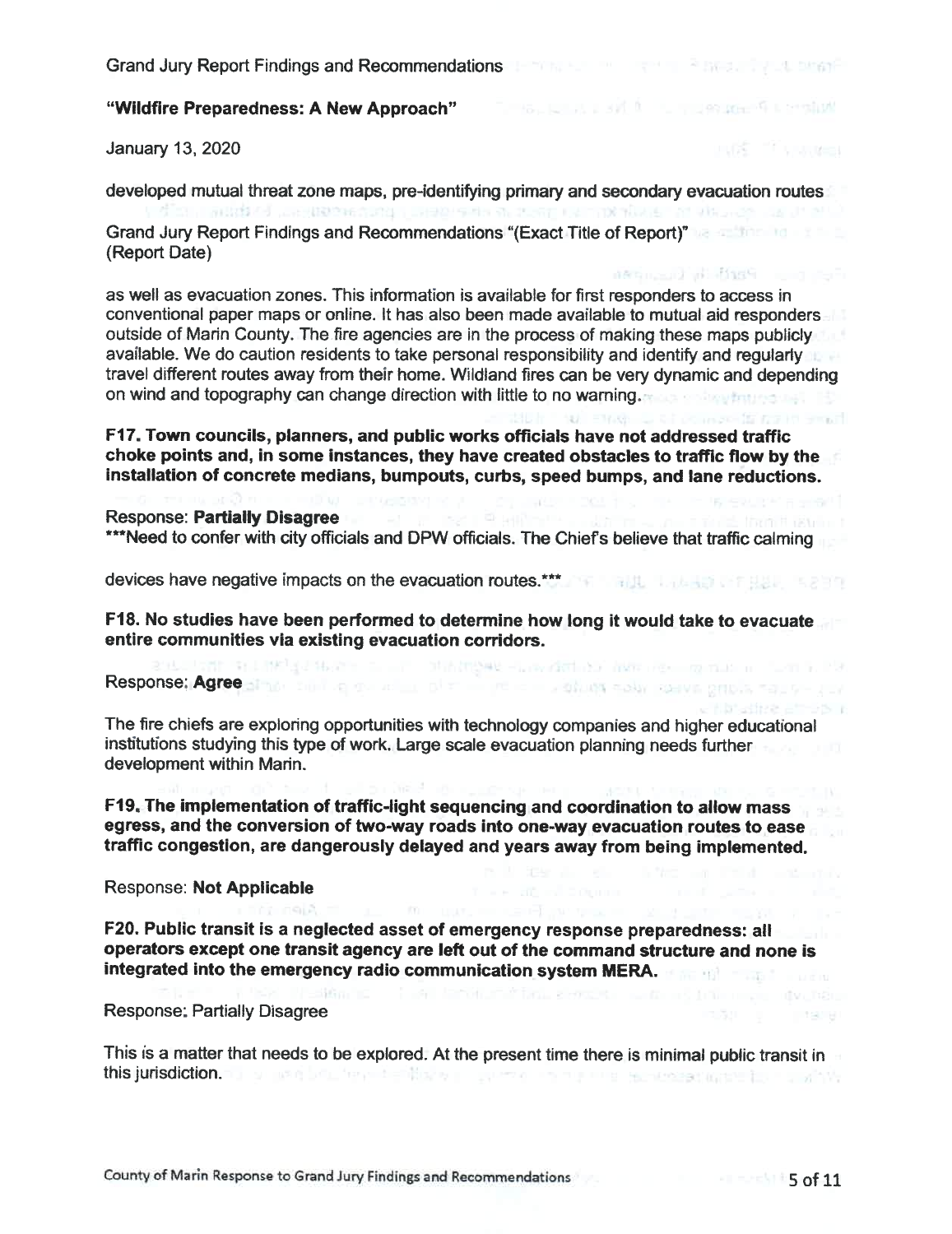#### "Wildfire Preparedness: A New Approach"

January 13, 2020

F21. A bureaucratic culture of complacency and inertia exists in Marin. Government often fails to act quickly to repair known gaps in emergency preparedness, to think flexibly, and to prioritize safety in its planning and policies.

Tel: 543,858,8 200, 21,200, 217, 228

#### Response: Partially Disagree

и наволю образовать респута могут может в протесте совменить пользовать совмести протести. Marin's fire agencies work exceptionally well together; most recently a coordinated effort between the cities, towns and fire agencies to hire a countywide disaster coordinator is evidence of this success. The continuing of the continuing continuing the continuing of the continuing of the continuing of the continuing of the continuing of the continuing of the continuing of the continuing of the cont

F22. No countywide comprehensive, coordinated policies have been made and no funds have been allocated to prepare for wildfires. Response. Agree

There are several coordinated documents, policies or procedures within Marin County including: mutual threat zone plan, Community WildIfire Protection Plan and the 2017 north bay lessons learned report. Additionally, Marin has a comprehensive countywide disaster mitigation plan.

# RESPONSE TO GRAND JURY RECOMMENDATIONS **And the second of the second service of the second service**

The Marin County Civil Grand Jury recommends the following: The state of the state of the state of the state of the state of the state of the state of the state of the state of the state of the state of the state of the st

R1. Create a comprehensive, countywide vegetation management plan that includes vegetation along evacuation routes, a campaign to mobilize public participation, and lowincome subsidies.

This recommendation has not been implemented and will be in the future.

Through a coordinated and collaborated approach the Marin cities, towns, County and fire agencies are addressing this recommendation through a county wide wildland initiative. This initiative includes but not limited to: We are a strategies and the strategies of the strategies of the strategies of the strategies of the strategies of the strategies of the strategies of the strategies of the strategies

Vegetation Management and fire fuel reduction Defensible space home evaluations & education Evacuation planning, public education, Firewise community support, Alert and Warning enhancements and us as so server construction of an anti- and planet dedi hi i yil bitsioni tovote hinarrati. Bibiti to si bi i'mi eli i yapos ve statistici e i treser i il statisti

Pursuit of grant funds for countywide efforts as well as grant funding for Seniors, financially disadvantaged and those with access and functional needs (populations most impacted by recent mega fires).

Funding will be pursued after public input with a potential ballot initiative in March of 2020. Without additional resources any efforts to mitigate wildlfire threat and risks will be insufficient.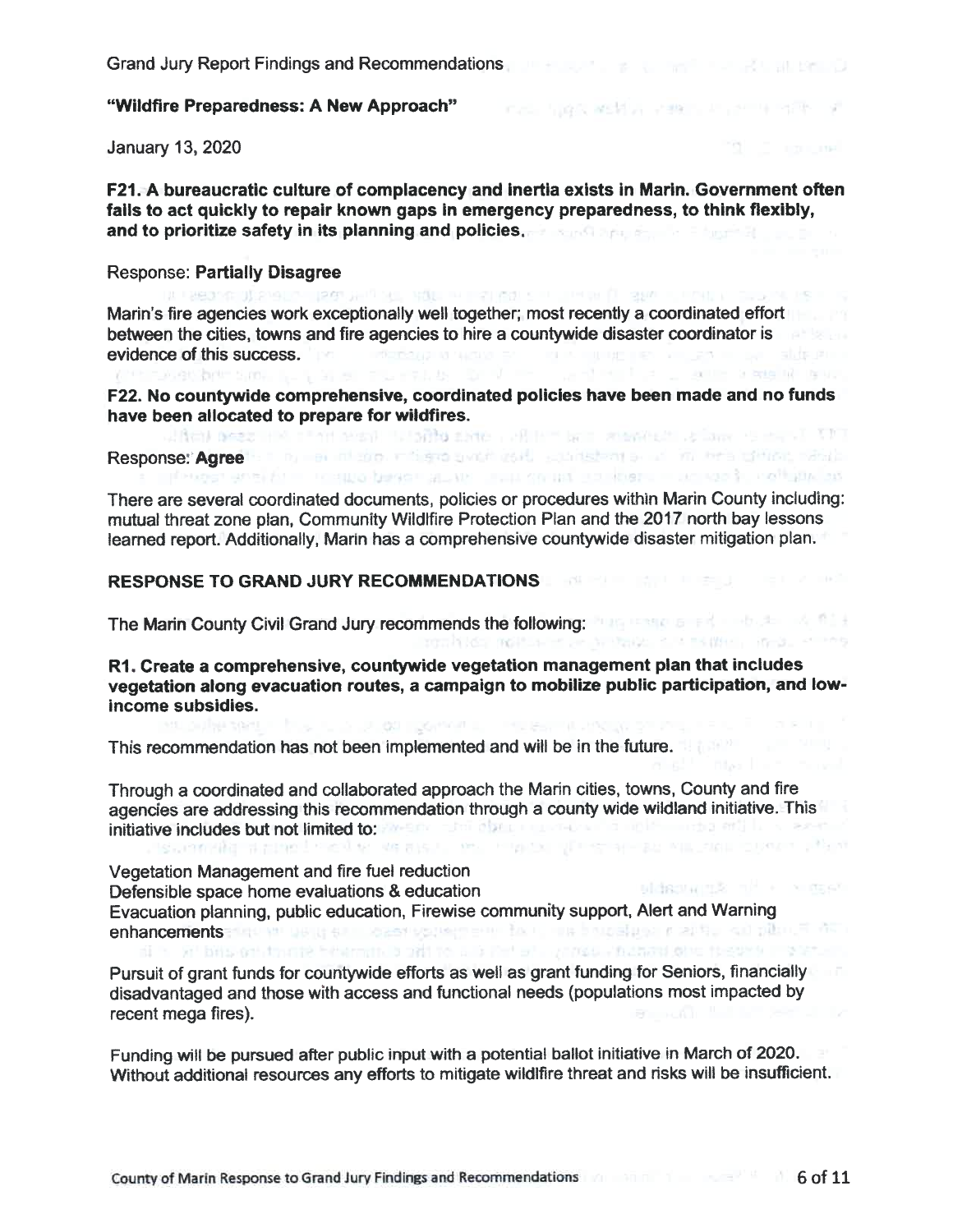January 13, 2020

# R2. Hire at least 30 new civilian vegetation inspectors and at least eight fire/fuels crews focused on fuel reduction in the high risk areas of the county, including federal, state and local public lands.<br>The continues in the continues of the continues of the continues of the continues of the continues of the cont

This recommendation has not been implemented and will be in the future.

Through a coordinated and collaborative approach the Marin cities, towns, County and fire agencies are addressing this recommendation through a countywide wildland initiative. Fire Prevention officers throughout the county are working on a countywide streamlined approach updating codes and processes with streamlined implementation and enforcement

Agencies agree defensible space evaluations and face to face public education are essential for overall success. Working groups of Fire Chiefs, City Managers, County Executives are weighing options to ensure the most appropriate and cost effective solution is proposed.

Funding will be pursued after public input with a potential ballot initiative in March of 2020. Without additional resources any efforts to mitigate wildifire threat and risks will be insufficient.

#### R3. Develop and implement a fast, streamlined procedure to enforce vegetation citations.

This recommendation has not been implemented and will be in the future.

Through a coordinated and collaborative approach, the Marin cities, towns, County and fire agencies are addressing this recommendation through a countywide wildland initiative. Fire Prevention officers throughout the county are working on a countywide streamlined approach updating codes and processes. It is the intention of the group to implement some items as part of regular code adoption cycle this fall. Larger scale collaboration and a more streamlined approach will be addressed as part of the Countywide wildland fire initiative..

Without additional resources any efforts to mitigate wildlfire threat and risks will be insufficient.

#### R4. Adopt and deliver a comprehensive education program focused on action for all residents of Marin on a regular schedule by a team of expert trainers.

This recommendation has not been implemented and will be in the future.

Through a coordinated and collaborated approach the Marin cities, towns, County and fire agencies are addressing this recommendation through a county wide wildland initiative. This initiative includes but not limited to: and with a method consideration of the constitution of the con-

# Defensible space home evaluations & education

Evacuation planning, public education, Firewise community support, support of Fire Safe Marin Alert and Warning enhancements and education THE R. P. LEWIS CO., LANSING MICH.

"I'm many

**CERTIFICATE**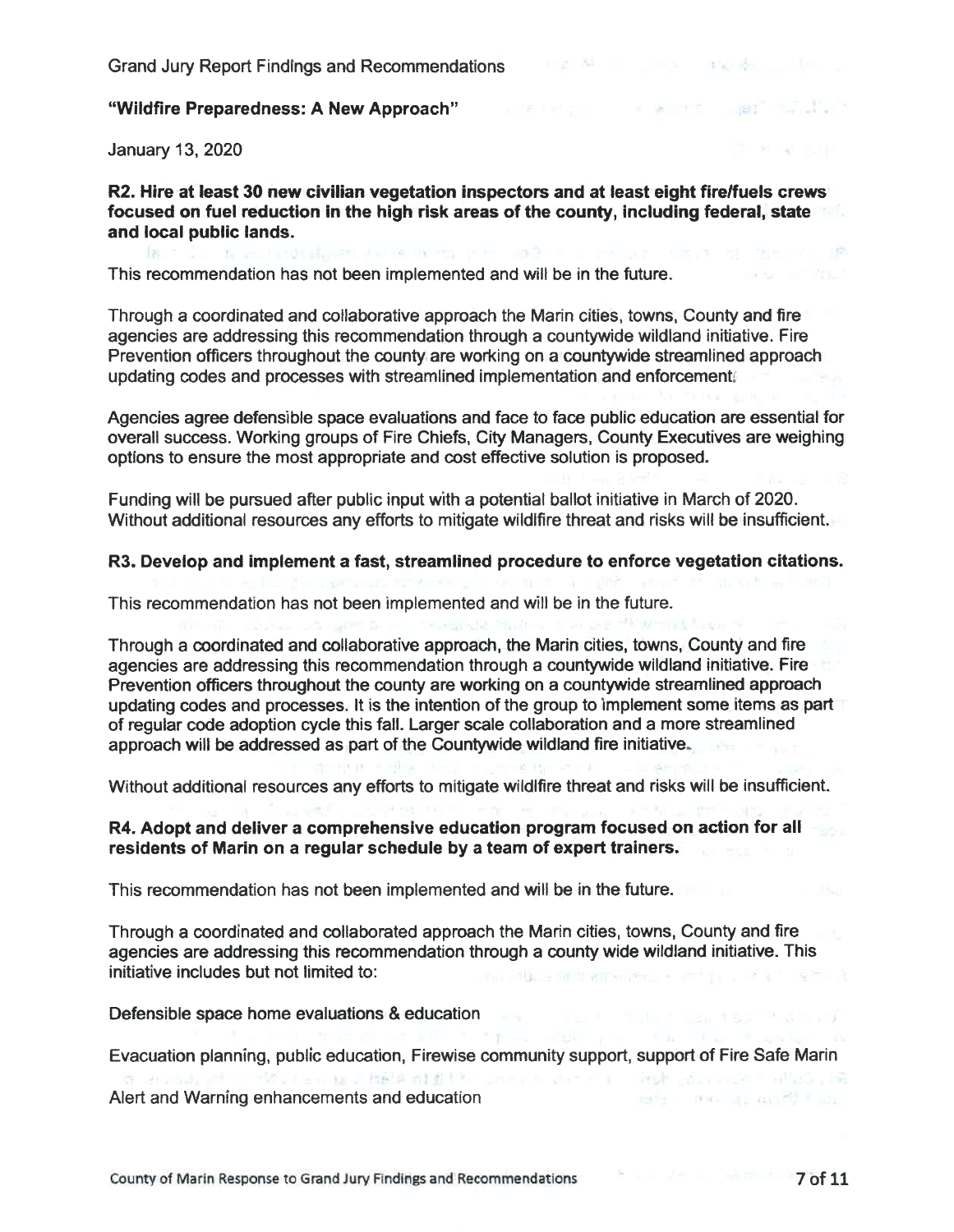# "Wildfire Preparedness: A New Approach"

January 13, 2020

Funding will be pursued after public input with a potential ballot initiative in March of 2020. Without additional resources any efforts to expand public education will be insufficient.

R5. Promote the creation of Firewise Communities in every neighborhood by all local jurisdictions. The second state of the state of the state of the state of the state of the state of the state of the state of the state of the state of the state of the state of the state of the state of the state of the s

This recommendation has not been implemented and will be in the future.

Through a coordinated and collaborated approach the Mann cities, towns, County and fire agencies are addressing this recommendation through a county wide wildland initiative. This initiative includes but not limited to:

and an upplying engineer as it.

All the first interest of their contributions of the first term of the contributions of

Firewise community support,

Support and funding for Fire Safe Marin

Public education and the second second property of the second property of the second property of the second property of the second property of the second property of the second property of the second property of the second

Funding will be pursued after public input with a potential ballot initiative in March of 2020. Without additional resources any efforts to expand Firewise communities will be insufficient.

իրը, որ չուսող վրաժանեցութը, ուս պարզ չկեղ, որ հաղցող ոչութը ուսու

R6. Employ individuals with skills in public speaking, teaching, curriculum design, graphics, web design, advertising, community organization, community relations, and diplomacy to educate the public. The public of the public of the public of the public of the public of the public of the public of the public of the public of the public of the public of the public of the public of the pub

This recommendation has not been implemented and will be in the future.

Through a coordinated and collaborated approach the Marin County cities and towns are addressing this recommendation through a county wide wildland initiative.

Through a coordinated and collaborated approach the Marin cities, towns, County and fire agencies are addressing this recommendation through a county wide wildland initiative. This **initiative includes but not limited to:** The state of the flat method of the state of the state of the state of the state of the state of the state of the state of the state of the state of the state of the state of the s

Defensible space home evaluations & education and the state of the state of the state of the state of the state of the state of the state of the state of the state of the state of the state of the state of the state of the

Evacuation planning, public education, Firewise community support, support of Fire Safe Mann - Television - La Caracterium - La Caracterium

Alert and Warning enhancements and education

Funding will be pursued after public input with a potential ballot initiative in March of 2020. Without additional resources any efforts to expand public education will be insufficient.

R7. Collect Marin residents' information and add it to Alert Marin and Nixle databases to make them opt-out systems. and an account of the second state of the second second second second second second second second second second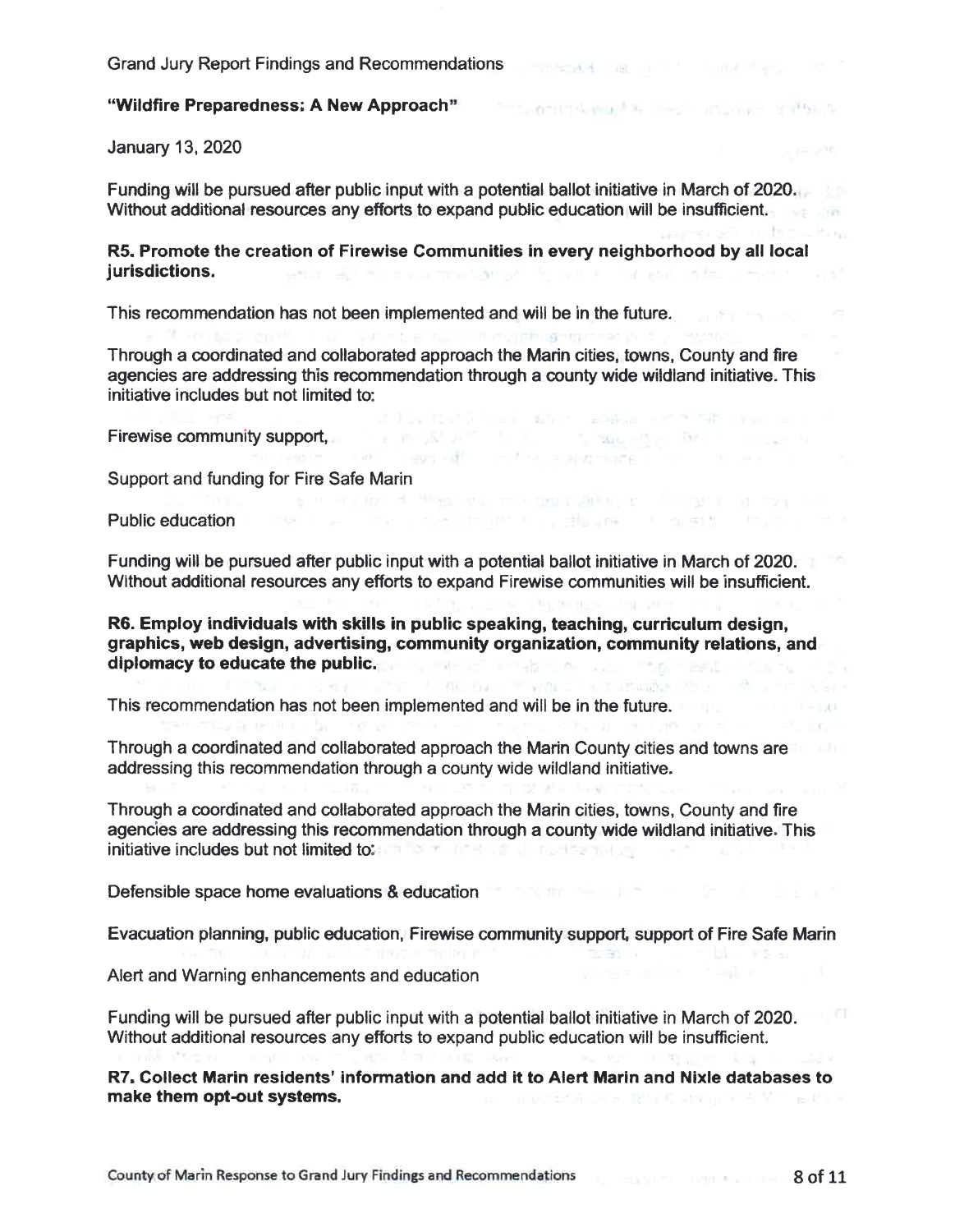January 13, 2020

This recommendation requires further analysis.<br>
This recommendation requires further analysis.

Nixel and Alert Marin are two very different systems. Nixel by design is an opt-in solution providing general information to the public, agencies are not permitted to add personal information into this system. Alert Marin is an Opt-out system by design used to provide instruction or direction to the public. Hardline and voice over intemet protocol (VOIP) data is purchased and requires residents to Opt-out. Currently cellular data is not available to purchase. State Law will need to change for cellular information to be an Opt-out component thus making Alert Marin a fully opt out system. Marin Agencies are supporting State Legislation

control of the state of the control of the

# R8. Expand the use of sirens with LRADs. The second the second second second second second second second second

This recommendation requires further analysis. We have a second contract of the state of the state of the state of the state of the state of the state of the state of the state of the state of the state of the state of the

Sirens and LRAD's have limited reach and limited ability to be heard inside a building. Local testing has provided mixed results based on topography and other outdoor existing noise. This type of system does have valuable application in some areas within the County. Some communities are moving forward replacing existing sirens with LRAD's and or expanding the use of sirens or LRAD's where appropriate.

Funding will be pursued after public input with a potential ballot initiative in March of 2020. Without additional resources any efforts to expand public education will be insufficient.

# R9. Research, develop, and publish plans for the mass movement of populations along designated evacuation routes.

This recommendation has not been implemented and will be in the future.

Large scale evacuation planning needs to identify which corridors would benefit greatest from contra-flow The use of experts in this field specifically universities studying this concept should be engaged. Coordination with public works agencies will be a critical component to our success.

Funding will be pursued after public input with a potential ballot initiative in March of 2020. Without additional resources any efforts to expand public education will be insufficient.

#### R10. Give the highest priority to mitigating known choke points and to maximizing the capacity of existing evacuation routes. **If wanted**

This recommendation requires further analysis.

Large scale evacuation planning needs to identify "choke points". The use of experts in this field specifically universities studying this concept should be engaged. Coordination with public works agencies will be a critical component to our success. Contact deal on the R Printing

informed (next left). If here is a little does here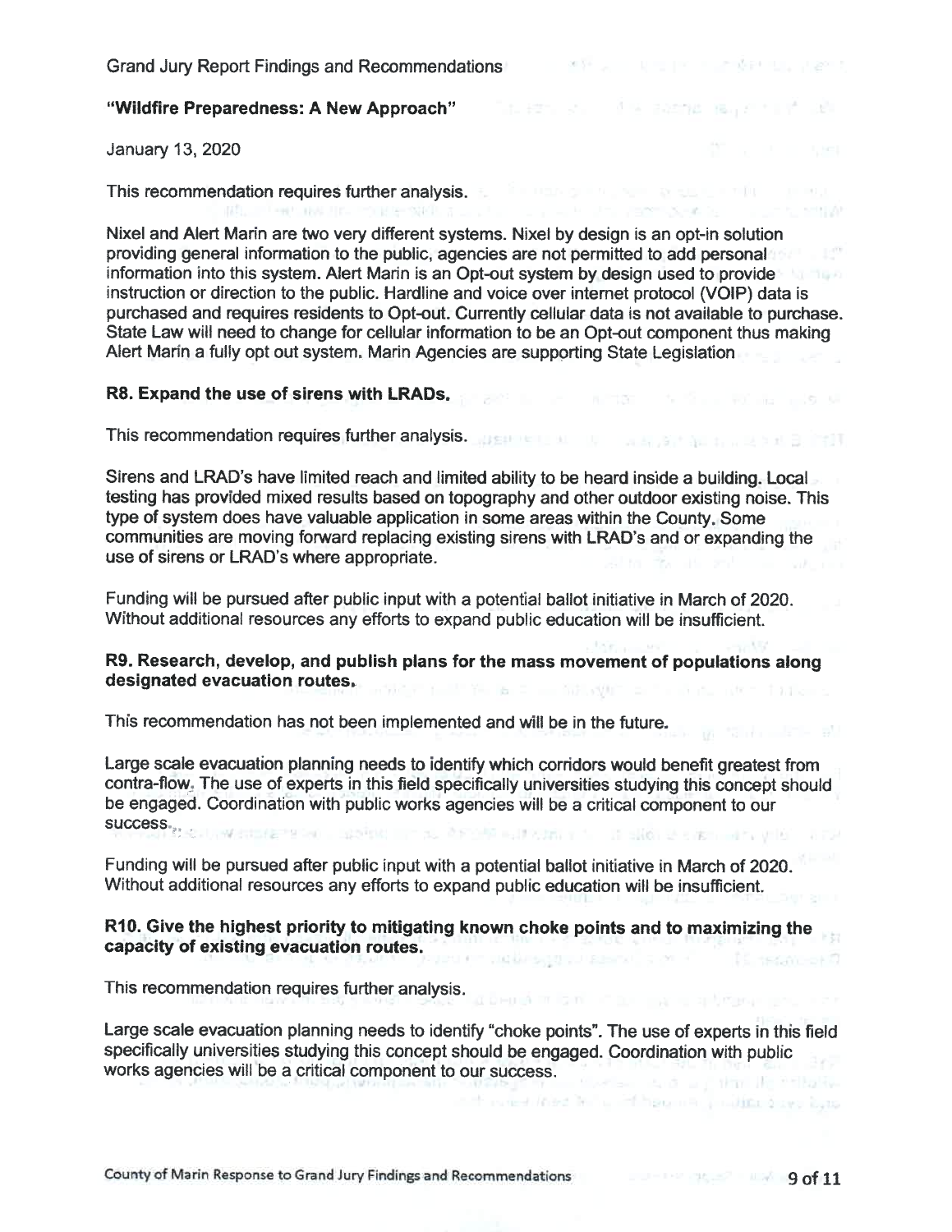ARE A WARRENT FORMAL AND MULTIPLE OF THE REPORT OF THE REPORT OF

#### "Wildfire Preparedness: A New Approach"

January 13, 2020

Funding will be pursued after public input with a potential ballot initiative in March of 2020. Without additional resources any efforts to expand public education will be insufficient.

R11. Incorporate and prioritize plans for mass evacuations in all pending and future traffic/road projects along major escape routes.

This recommendation has not been implemented and will be in the future.

Stinson Beach is in training for a mass evacuation and will be implemented by summer 2020.

6 Worker's Page on Walt 27

a series and third to

An example of this District compliance with this topic are the ongoing evacuation drills.

R12. Educate, prepare, and drill for evacuations in all communities. The contract of the contract of

This recommendation has not been implemented and will be in the future.

Through a coordinated and collaborated approach the Marin cities, towns, County and fire agencies are addressing this recommendation through a county wide wildland initiative. This initiative includes but not limited to:

Evacuation planning, public education, Firewise community support,

Alert and Warning enhancements<br> **Alert** and the two states are sent in the first part of the state and the state of the state of the state of the

Pursuit of grant funds for countywide evacuation planning and mitigation.<sup>14</sup>

Vegetation Management and fire fuel reduction along evacuation routes

Funding will be pursued after public input with a potential ballot initiative in March of 2020. Without additional resources any efforts to mitigate wildlfire threat and risks will be insufficient.

R13. Fully integrate public transit into the MERA communications system without further delay. a that and the industry weather and the

This recommendation requires further analysis.

R14. The Transportation Authority of Marin must convene all stakeholders no later than December 31, 2019, to address congestion on escape routes in an evacuation.

This recommendation will not be implemented because it is/they are not warranted or reasonable. cross fit in contact of a county of what is company on

R15. Establish in the form of a Joint Powers Authority an umbrella organization for wildfire planning and preparedness (vegetation management, public education, alerts, and evacuation), funded by a V4 cent sales tax.